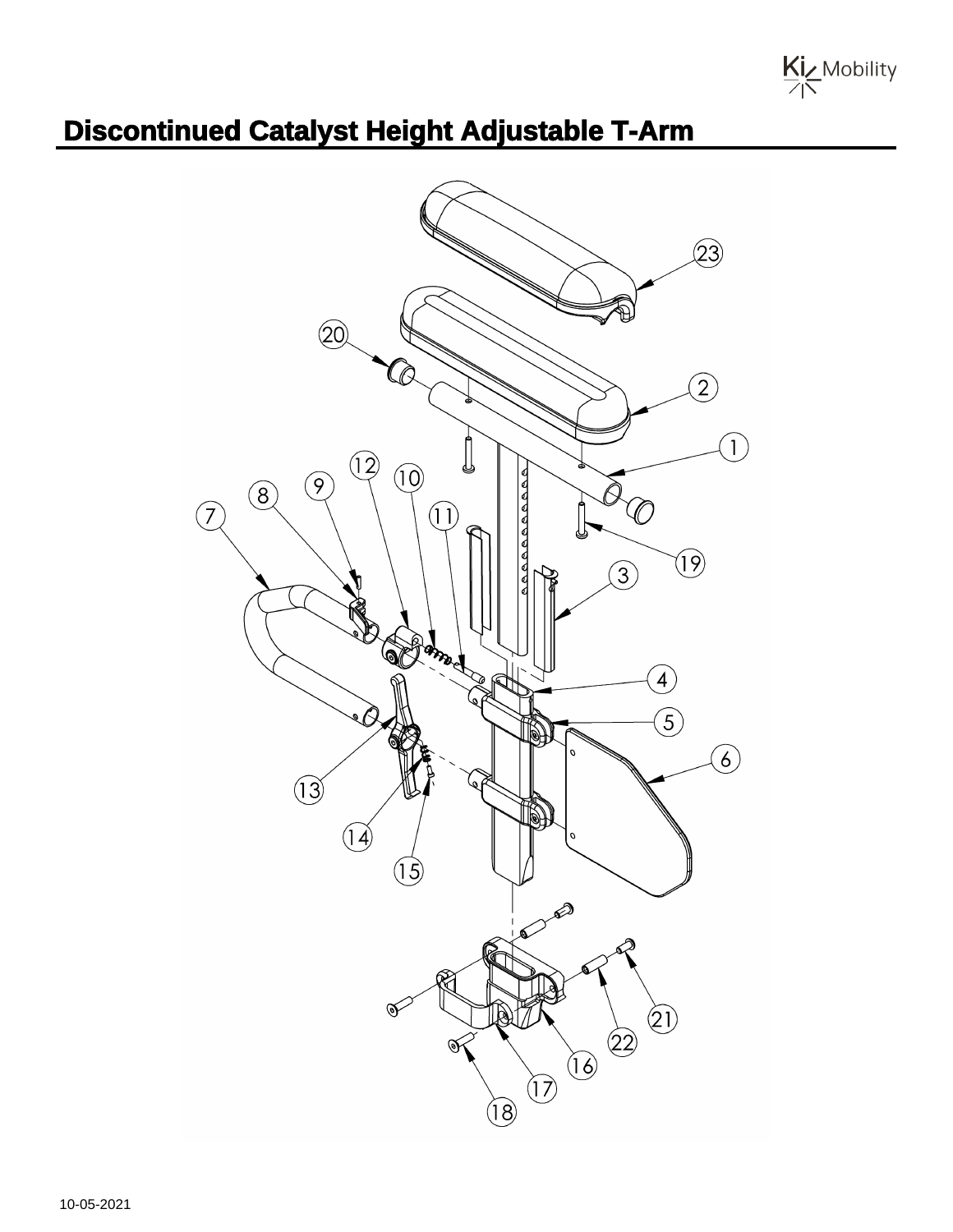| <b>Item Number</b>                | <b>Part Number</b> | <b>Description</b>                                                                               | Quantity    | <b>Retail</b> |
|-----------------------------------|--------------------|--------------------------------------------------------------------------------------------------|-------------|---------------|
| 1a, 2b, 3-5, 6a,<br>7-15, 19a, 20 | 501682             | Height Adj T-Arm Assm Short Desk w/ Std Pad<br>Left<br>Replaced with 505646                      | 1           | \$210.52      |
| 1a, 2b, 3-5, 6a,<br>7-15, 19a, 20 | 501683             | Height Adj T-Arm Assm Short Desk w/ Std Pad<br>Right<br>Replaced with 505646                     | 1           | \$210.52      |
| 1a, 2b, 3-5, 6a,<br>7-15, 19a, 20 | 503051             | Height Adj T Armrest, 14"-17" Depths, Desk w/<br><b>Std Pad PAIR CAT</b><br>Replaced with 505647 | 1           | \$457.93      |
| 1b, 2a, 3-5, 6a,<br>7-15, 19a, 20 | 501684             | Height Adj T-Arm Assm Short Full w/ Std Pad Left<br>Replaced with 505644                         | 1           | \$210.52      |
| 1b, 2a, 3-5, 6a,<br>7-15, 19a, 20 | 501685             | Height Adj T-Arm Assm Short Full w/ Std Pad<br>Right<br>Replaced with 505644                     | 1           | \$210.52      |
| 1b, 2a, 3-5, 6a,<br>7-15, 19a, 20 | 503053             | Height Adj T Armrest, 14"-17" Depths, Full w/ Std<br>Pad PAIR CAT<br>Replaced with 505645        | 1           | \$457.93      |
| 1a, 2b, 3-5, 6b,<br>7-15, 19a, 20 | 501686             | Height Adj T-Arm Assm Long Desk w/ Std Pad<br>Left<br>Replaced with 505493                       | 1           | \$210.52      |
| 1a, 2b, 3-5, 6b,<br>7-15, 19a, 20 | 501687             | Height Adj T-Arm Assm Long Desk w/ Std Pad<br>Right<br>Replaced with 505493                      | 1           | \$210.52      |
| 1a, 2b, 3-5, 6b,<br>7-15, 19a, 20 | 503052             | Height Adj T Armrest, 18"-20" Depths, Desk w/<br>Std Pad PAIR CAT<br>Replaced with 505494        | $\mathbf 1$ | \$457.93      |
| 1b, 2a, 3-5, 6b,<br>7-15, 19a, 20 | 501688             | Height Adj T-Arm Assm Long Full w/ Std Pad Left<br>Replaced with 505491                          | 1           | \$210.52      |
| 1b, 2a, 3-5, 6b,<br>7-15, 19a, 20 | 501689             | Height Adj T-Arm Assm Long Full w/ Std Pad<br>Right<br>Replaced with 505491                      | 1           | \$210.52      |
| 1b, 2a, 3-5, 6b,<br>7-15, 19a, 20 | 503054             | Height Adj T Armrest, 18"-20" Depths, Full w/ Std<br>Pad PAIR CAT<br>Replaced with505492         | 1           | \$457.93      |
| 1a, 2d, 3-5, 6a,<br>7-15, 19b, 20 | 501690             | Height Adj T-Arm Assm Short Desk w/ Waterfall<br>Pad Left<br>Replaced with 505650                | $\mathbf 1$ | \$219.96      |
| 1a, 2d, 3-5, 6a,<br>7-15, 19b, 20 | 501691             | Height Adj T-Arm Assm Short Desk w/ Waterfall<br>Pad Right<br>Replaced with 505650               | 1           | \$219.96      |
| 1a, 2d, 3-5, 6a,<br>7-15, 19b, 20 | 503059             | Height Adj T Armrest, 14"-17" Depths, Desk w/<br>Waterfall Pad PAIR CAT<br>Replaced with 505651  | 1           | \$476.45      |
| 1b, 2c, 3-5, 6a,<br>7-15, 19b, 20 | 501692             | Height Adj T-Arm Assm Short Full w/ Waterfall<br>Pad Left<br>Replaced with 505648                | 1           | \$219.96      |
| 1b, 2c, 3-5, 6a,<br>7-15, 19b, 20 | 501693             | Height Adj T-Arm Assm Short Full w/ Waterfall<br>Pad Right<br>Replaced with 505648               | $\mathbf 1$ | \$219.96      |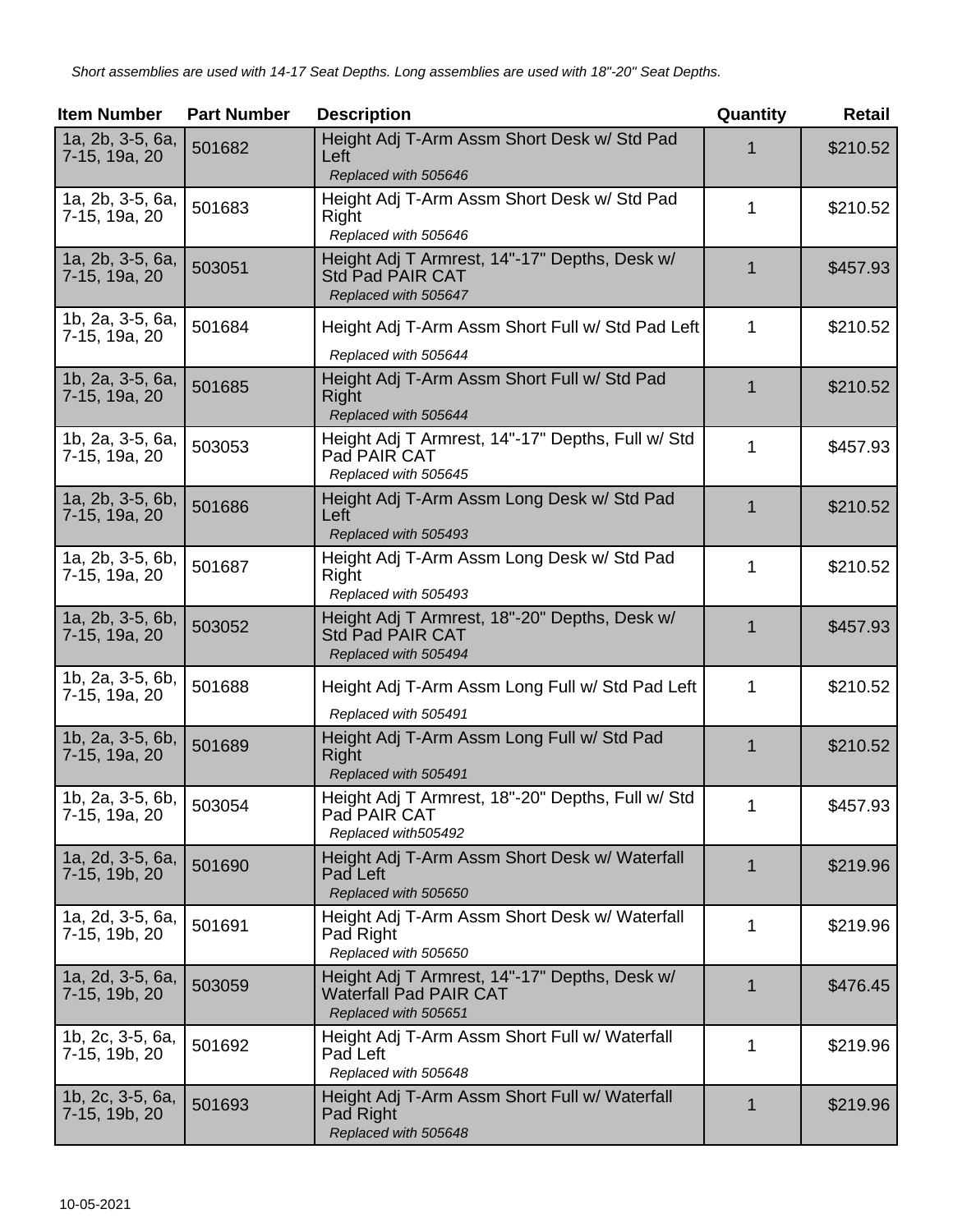| <b>Item Number</b>                         | <b>Part Number</b> | <b>Description</b>                                                                                                 | Quantity | Retail   |
|--------------------------------------------|--------------------|--------------------------------------------------------------------------------------------------------------------|----------|----------|
| 1b, 2c, 3-5, 6a,<br>7-15, 19b, 20          | 503061             | Height Adj T Armrest, 14"-17" Depths, Full w/<br><b>Waterfall Pad PAIR CAT</b><br>Replaced with 505649             | 1        | \$476.45 |
| 1a, 2d, 3-5, 6b,<br>7-15, 19b, 20          | 501694             | Height Adj T-Arm Assm Long Desk w/ Waterfall<br>Pad Left<br>Replaced with 505497                                   | 1        | \$219.96 |
| 1a, 2d, 3-5, 6b,<br>7-15, 19b, 20          | 501695             | Height Adj T-Arm Assm Long Desk w/ Waterfall<br>Pad Right<br>Replaced with 505497                                  | 1        | \$219.96 |
| 1a, 2d, 3-5, 6b,<br>7-15, 19b, 20          | 503060             | Height Adj T Armrest, 18"-20" Depths, Desk w/<br><b>Waterfall Pad PAIR CAT</b><br>Replaced with 505498             | 1        | \$476.45 |
| 1b, 2c, 3-5, 6b,<br>7-15, 19b, 20          | 501696             | Height Adj T-Arm Assm Long Full w/ Waterfall<br>Pad Left<br>Replaced with 505495                                   | 1        | \$219.96 |
| 1b, 2c, 3-5, 6b,<br>7-15, 19b, 20          | 501697             | Height Adj T-Arm Assm Long Full w/ Waterfall<br>Pad Right<br>Replaced with 505495                                  | 1        | \$219.96 |
| 1b, 2c, 3-5, 6b,<br>7-15, 19b, 20          | 503062             | Height Adj T Armrest, 18"-20" Depths, Full w/<br><b>Waterfall Pad PAIR CAT</b><br>Replaced with 505496             | 1        | \$476.45 |
| 1a, 2b, 3-5, 6a,<br>7-18, 19a, 20-<br>22   | 501698             | Height Adj T-Arm Assm Short Desk w/ Std Pad<br>and 1" Receiver Left CAT<br>Replaced with 505654                    | 1        | \$265.09 |
| 1a, 2b, 3-5, 6a,<br>7-18, 19a, 20-<br>22   | 501699             | Height Adj T-Arm Assm Short Desk w/ Std Pad<br>and 1" Receiver Right CAT<br>Replaced with 505654                   | 1        | \$265.09 |
| 1a, 2b, 3-5, 6a,<br>7-18, 19a, 20-<br>22   | 503018             | Height Adj T Armrest w/ Brackets and Hardware,<br>14"-17" Depths, Desk w/ Std Pad PAIR CAT<br>Replaced with 505655 | 1        | \$583.69 |
| 1b, 2a, 3-5, 6a,<br>7-18, 19a, 20-<br>22   | 501700             | Height Adj T-Arm Assm Short Full w/ Std Pad and<br>1" Receiver Left CAT<br>Replaced with 505652                    |          | \$265.09 |
| 1b, 2a, 3-5, 6a,<br>7-18, 19a, 20-<br>22   | 501701             | Height Adj T-Arm Assm Short Full w/ Std Pad and<br>1" Receiver Right CAT<br>Replaced with 505652                   | 1        | \$265.09 |
| 1b, 2a, 3-5, 6a,<br>7-18, 19a, 20-<br>22   | 503020             | Height Adj T Armrest w/ Brackets and Hardware,<br>14"-17" Depths, Full w/ Std Pad PAIR CAT<br>Replaced with 505653 | 1        | \$583.69 |
| 1a, 2b, 3-5, 6b,<br>7-18, 19a, 20-<br>22   | 501702             | Height Adj T-Arm Assm Long Desk w/ Std Pad<br>and 1" Receiver Left CAT<br>Replaced with 505501                     | 1        | \$265.09 |
| $1a, 2b, 3-5, 6b,$<br>7-18, 19a, 20-<br>22 | 501703             | Height Adj T-Arm Assm Long Desk w/ Std Pad<br>and 1" Receiver Right CAT<br>Replaced with 505501                    | 1        | \$265.09 |
| 1a, 2b, 3-5, 6b,<br>7-18, 19a, 20-<br>22   | 503019             | Height Adj T Armrest w/ Brackets and Hardware,<br>18"-20" Depths, Desk w/ Std Pad PAIR CAT<br>Replaced with 505502 | 1        | \$583.69 |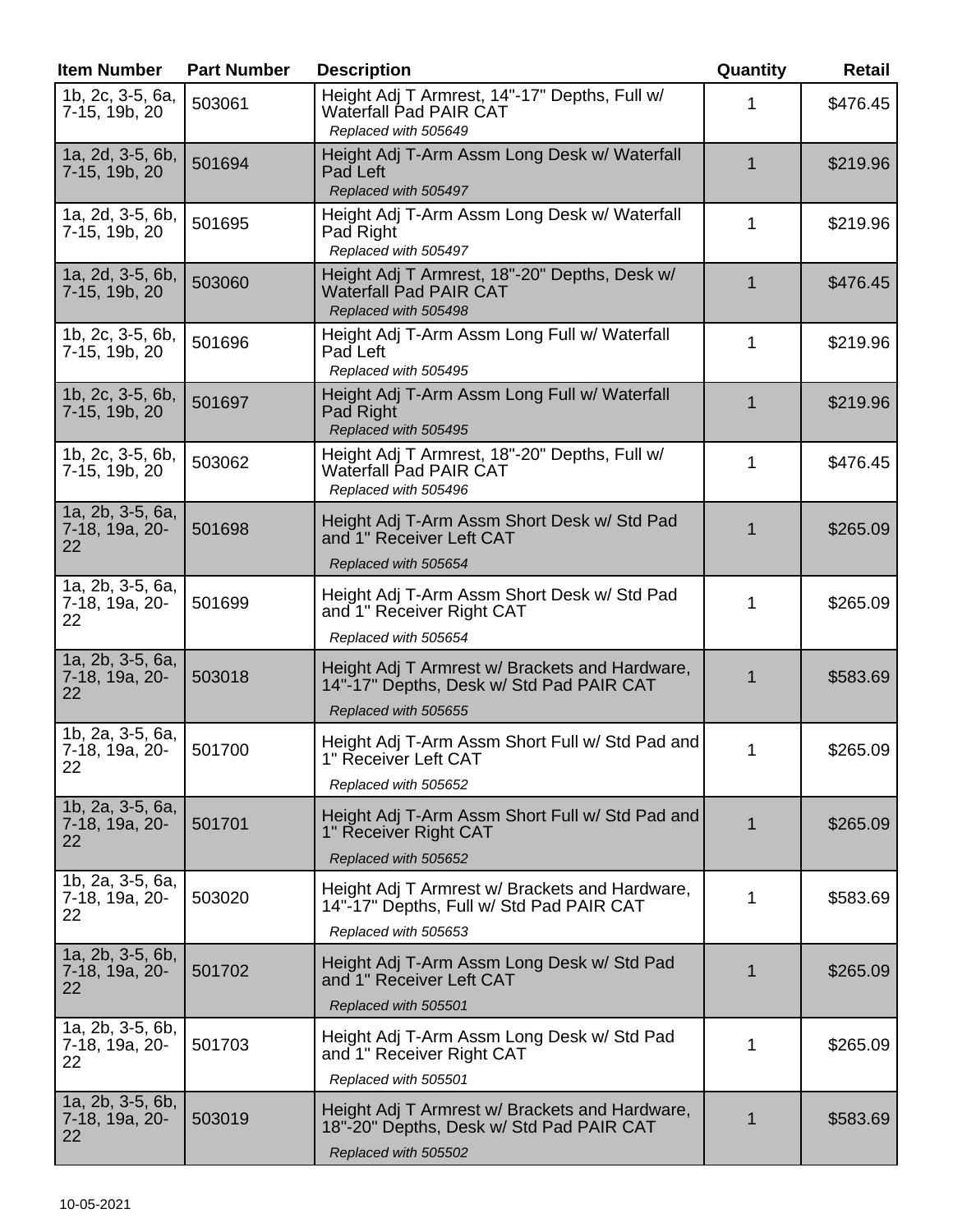| <b>Item Number</b>                                | <b>Part Number</b> | <b>Description</b>                                                                                                       | Quantity | <b>Retail</b> |
|---------------------------------------------------|--------------------|--------------------------------------------------------------------------------------------------------------------------|----------|---------------|
| 1b, 2a, 3-5, 6b,<br>7-18, 19a, 20-<br>22          | 501704             | Height Adj T-Arm Assm Long Full w/ Std Pad and<br>1" Receiver Left CAT                                                   | 1        | \$265.09      |
|                                                   |                    | Replaced with 505499                                                                                                     |          |               |
| 1b, 2a, 3-5, 6b,<br>7-18, 19a, 20-<br>22          | 501705             | Height Adj T-Arm Assm Long Full w/ Std Pad and<br>1" Receiver Right CAT                                                  | 1        | \$265.09      |
|                                                   |                    | Replaced with 505499                                                                                                     |          |               |
| 1b, 2a, 3-5, 6b,<br>7-18, 19a, 20-<br>22          | 503021             | Height Adj T Armrest w/ Brackets and Hardware,<br>18"-20" Depths, Full w/ Std Pad PAIR CAT<br>Replaced with 505500       | 1        | \$583.69      |
| 1a, 2d, 3-5, 6a,<br>7-18, 19b, 20-<br>22          | 501706             | Height Adj T-Arm Assm Short Desk w/ Waterfall<br>Pad and 1" Receiver Left CAT<br>Replaced with 505658                    |          | \$274.53      |
| 1a, 2d, 3-5, 6a,<br>7-18, 19b, 20-<br>22          | 501707             | Height Adj T-Arm Assm Short Desk w/ Waterfall<br>Pad and 1" Receiver Right CAT<br>Replaced with 505658                   | 1        | \$274.53      |
| 1a, 2d, 3-5, 6a,<br>7-18, 19b, 20-<br>22          | 503055             | Height Adj T Armrest w/ Brackets and Hardware,<br>14"-17" Depths, Desk w/ Waterfall Pad PAIR CAT<br>Replaced with 505659 | 1        | \$602.21      |
| 1b, 2c, 3-5, 6a,<br>7-18, 19b, 20-<br>22          | 501708             | Height Adj T-Arm Assm Short Full w/ Waterfall<br>Pad and 1" Receiver Left CAT<br>Replaced with 505656                    | 1        | \$274.53      |
| 1b, 2c, 3-5, 6a,<br>7-18, 19b, 20-<br>22          | 501709             | Height Adj T-Arm Assm Short Full w/ Waterfall<br>Pad and 1" Receiver Right CAT<br>Replaced with 505656                   | 1        | \$274.53      |
| 1b, $2c$ , $3-5$ , $6a$ ,<br>7-18, 19b, 20-<br>22 | 503057             | Height Adj T Armrest w/ Brackets and Hardware,<br>14"-17" Depths, Full w/ Waterfall Pad PAIR CAT<br>Replaced with 505657 | 1        | \$602.21      |
| 1a, 2d, 3-5, 6b,<br>7-18, 19b, 20-<br>22          | 501710             | Height Adj T-Arm Assm Long Desk w/ Waterfall<br>Pad and 1" Receiver Left CAT<br>Replaced with 505505                     | 1        | \$274.53      |
| 1a, 2d, 3-5, 6b,<br>7-18, 19b, 20-<br>22          | 501711             | Height Adj T-Arm Assm Long Desk w/ Waterfall<br>Pad and 1" Receiver Right CAT<br>Replaced with 505505                    | 1        | \$274.53      |
| 1a, 2d, 3-5, 6b,<br>7-18, 19b, 20-<br>22          | 503056             | Height Adj T Armrest w/ Brackets and Hardware,<br>18"-20" Depths, Desk w/ Waterfall Pad PAIR CAT<br>Replaced with 505506 | 1        | \$602.21      |
| 1b, 2c, 3-5, 6b,<br>7-18, 19b, 20-<br>22          | 501712             | Height Adj T-Arm Assm Long Full w/ Waterfall<br>Pad and 1" Receiver Left CAT<br>Replaced with 505503                     | 1        | \$274.53      |
| 1b, 2c, 3-5, 6b,<br>7-18, 19b, 20-<br>22          | 501713             | Height Adj T-Arm Assm Long Full w/ Waterfall<br>Pad and 1" Receiver Right CAT<br>Replaced with 505503                    | 1        | \$274.53      |
| 1b, 2c, 3-5, 6b,<br>7-18, 19b, 20-<br>22          | 503058             | Height Adj T Armrest w/ Brackets and Hardware,<br>18"-20" Depths, Full w/ Waterfall Pad PAIR CAT                         | 1        | \$602.21      |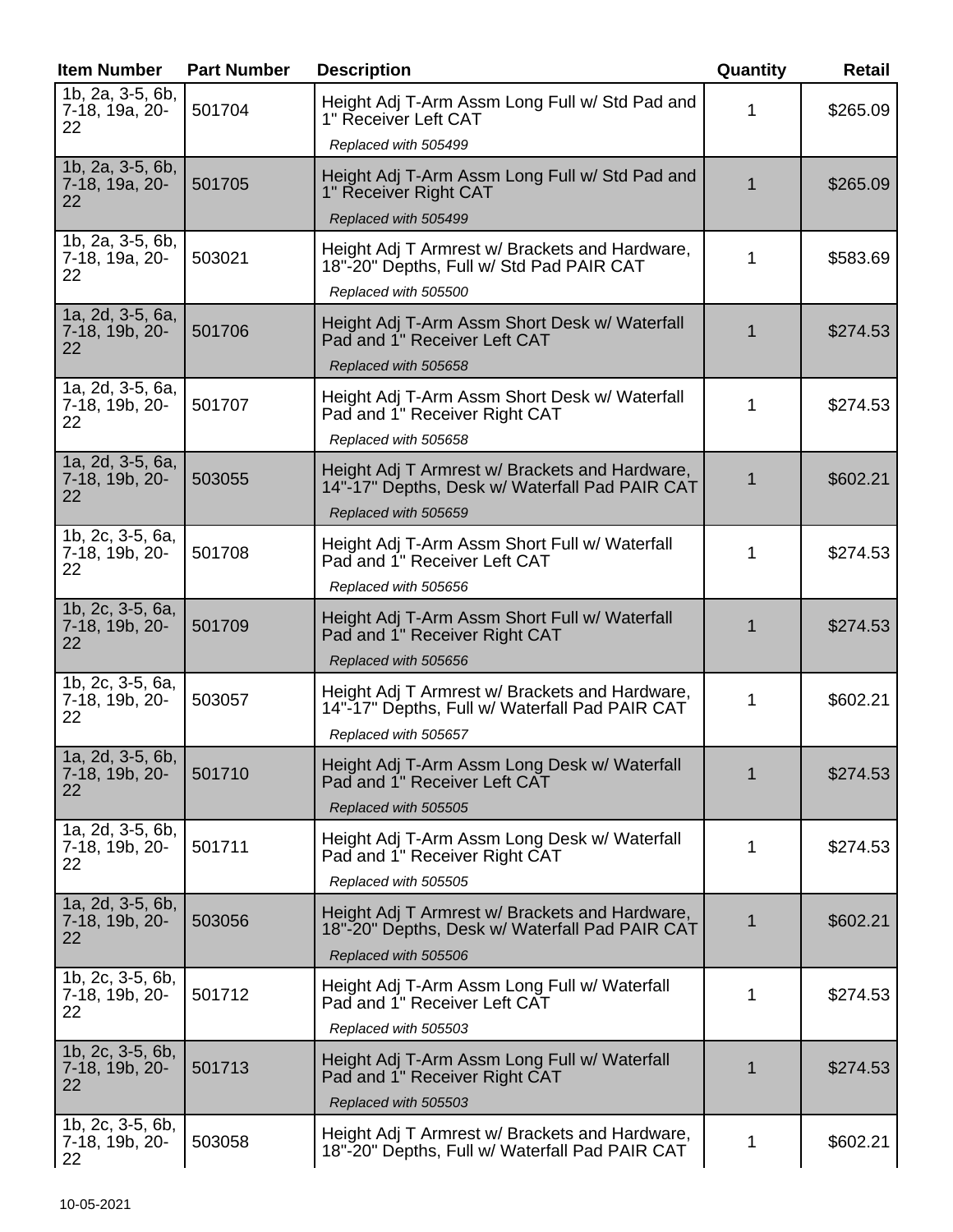| <b>Item Number</b>          | <b>Part Number</b> | <b>Description</b>                                                   | Quantity       | <b>Retail</b> |
|-----------------------------|--------------------|----------------------------------------------------------------------|----------------|---------------|
|                             |                    | Replaced with 505504                                                 |                |               |
| $1a, 3-5, 6a, 7-$<br>15, 20 | 100238             | Height Adj T Armrest Short Desk Right<br>Replaced with 003463        | 1              | \$207.98      |
| 1a, 3-5, 6a, 7-<br>15, 20   | 100242             | Height Adj T Armrest Short Desk Left<br>Replaced with 003463         | 1              | \$207.98      |
| 1b, 3-5, 6a, 7-<br>15, 20   | 100239             | Height Adj T Armrest Short Full Right<br>Replaced with 003464        | 1              | \$207.98      |
| 1b, 3-5, 6a, 7-<br>15, 20   | 100243             | Height Adj T Armrest Short Full Left<br>Replaced with 003464         | 1              | \$207.98      |
| 1a, 3-5, 6b, 7-<br>15, 20   | 100240             | Height Adj T Armrest Long Desk Right<br>Replaced with 003465         | 1              | \$207.98      |
| 1a, 3-5, 6b, 7-<br>15, 20   | 100244             | Height Adj T Armrest Long Desk Left<br>Replaced with 003465          | 1              | \$207.98      |
| 1b, 3-5, 6b, 7-<br>15, 20   | 100241             | Height Adj T Armrest Long Full Right<br>Replaced with 003466         | 1              | \$207.98      |
| 1b, 3-5, 6b, 7-<br>15, 20   | 100245             | Height Adj T Armrest Long Full Left<br>Replaced with 003466          | 1              | \$207.98      |
| 16, 17, 18, 21,<br>22       | 501730             | Height Adj T-Arm Receiver Assm 1" CAT                                | 1              | \$55.66       |
| 1a, 20                      | 000091             | Height Adj T Armrest Upper Desk                                      | 1              | \$75.04       |
| 1b, 20                      | 000101             | Height Adj T Armrest Upper Full                                      | 1              | \$75.04       |
| 2a                          | 100500             | Arm Pad Full                                                         | 1              | \$23.64       |
| 2b                          | 100501             | Arm Pad Desk                                                         |                | \$23.64       |
| 3                           | 000090             | Height Adj T Armrest Shim                                            | $\overline{2}$ | \$2.55        |
| $\overline{\mathcal{A}}$    | 000089             | Height Adj T Armrest Post                                            | 1              | \$25.10       |
| 5                           | 000092             | Height Adj T Armrest Clamp                                           | $\overline{2}$ | \$8.97        |
| 6a                          | 000097             | Height Adj T Armrest Side Guard Short<br>Used with 14-17 Seat Depths | $\mathbf{1}$   | \$14.34       |
| 6b                          | 000120             | Height Adj T Armrest Side Guard Long<br>Used with 18-20 Seat Depths  | 1              | \$37.08       |
| $\overline{7}$              | 000095             | Height Adj T Armrest Transfer Tube                                   | $\mathbf{1}$   | \$28.07       |
| 8                           | 000098             | Height Adj Armrest Lever                                             | 1              | \$3.58        |
| $9\,$                       | 200257             | Dowel Pin 1/8 x 1/2                                                  | $\mathbf{1}$   | \$2.63        |
| 10                          | 000134             | Height Adj Armrest Lever Spring                                      | 1              | \$1.11        |